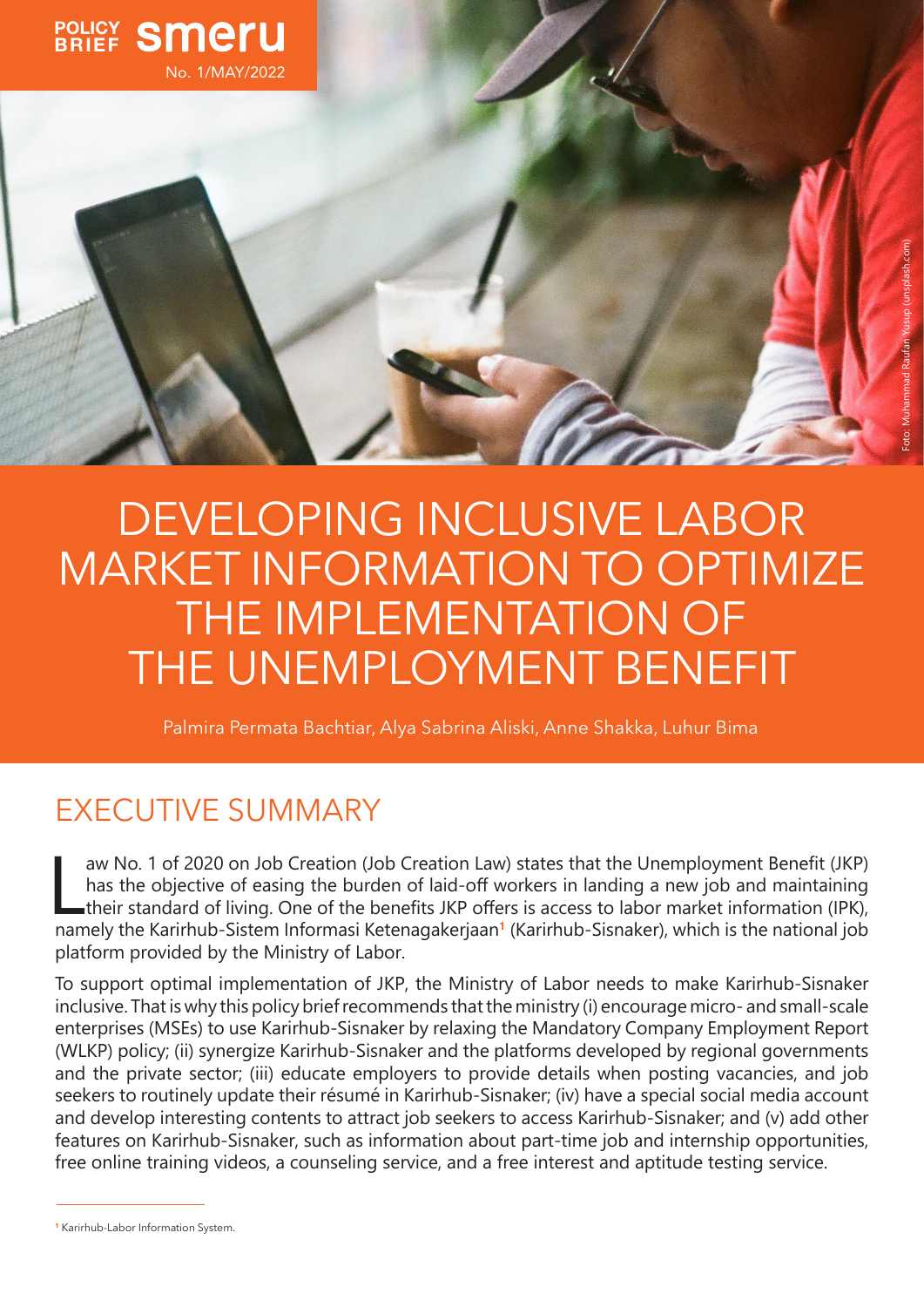## IPK'S IMPORTANT ROLE IN JKP IMPLEMENTATION

The Job Creation Law mandates another social security scheme for workers. The third part of the law regulates JKP for laid-off workers. The objective of JKP is to help laid-off workers land a new job and maintain a decent standard of living. Article 46D of the Job Creation Law states that JKP comes in the forms of cash money, job training, and access to IPK. Government Regulation No. 37 of 2021**<sup>2</sup>** states that access to IPK includes job vacancies and career guidance by a public employment service officer via Karirhub-Sisnaker.

IPK is part of the Labor Market Information System (SIPK), which, according to World Bank (2020), has the functions to (i) match job vacancies with job seekers; (ii) provide counseling to job seekers; (iii) provide data analysis to see employment conditions; and (iv) promote government programs which support the Active Labor Market Policy. Of the SIPK's four main functions, IPK has two of them, namely matching job vacancies with job seekers and providing a counseling service. SIPK plays an important role as the source of information to formulate policies and as an early warning sign of a crisis, such as the coronavirus disease 2019 (COVID-19) pandemic.

## KARIRHUB-SISNAKER ON THE ONLINE IPK MAP

The positive role of online IPK in job seeking has been discussed in various publications, such as Stevenson (2009) and Kuhn (2014). In Indonesia, IPK has been disseminated online using various methods. IPK covers two types of services, namely job advertisement and job placement services. Figure 1 summarizes the typologies of IPK run by multiple parties.

IPK platforms containing job advertisements do not require the users to register by entering their personal data because the process of applying for a position happens outside the platform; that is, the applicant sends a cover letter to the company's email address or through other channels. On the other hand, the platforms running a job placement service requires applicants to register, as the job application process is done on the platform.

The first typology dominated by social media platforms include job advertisements in the forms of texts or images, without a filter function. The second typology has a filter function, which enables job seekers to filter job advertisements based on the criteria they want, such as the company location and type of industry. Platforms run by the regional governments and the private entities, which take the form of job vacancy aggregators**<sup>5</sup>** with limited functions, belong to the first and second typologies.

d<br>al<br>h The regional government platforms in the third and fourth typologies have the characteristic of providing local services. Regional government platforms dominate the job placement service in the third typology.**<sup>6</sup>** In the fourth typology, there are Karirhub-Sisnaker, platforms run by the provincial governments**<sup>7</sup>** , and most private platforms which use artificial intelligence (AI) to match the job seekers with vacancies. With AI, these platforms can manage a big number of job vacancies and job seekers, automate the selection process using keywords, save time and resources, and minimize bias.

## CHALLENGES FACED BY KARIRHUB-SISNAKER AS IPK

Karirhub-Sisnaker is 1 of the 12 employment services in Sisnaker. Sisnaker serves various types of users; not only job seekers, but also beneficiaries of government programs



Figure 1. Map of Online IPK

Source: The research team's observation of the IPK platforms from November 2020 to November 2021. Note: Circles with numbers 1–18 represent job vacancy platforms run by private entities.

**<sup>7</sup>** Collaborating with the private platforms.

**<sup>2</sup>** On the Implementation of the Unemployment Benefit Program.

**<sup>3</sup>** District of.

**<sup>4</sup>** City of.

**<sup>5</sup>** Collector and re-poster of vacancies.

**<sup>6</sup>** For private platforms, services without a matching function offer no added value that they can sell. That is why the research team found no platforms run by private entities in the third typology.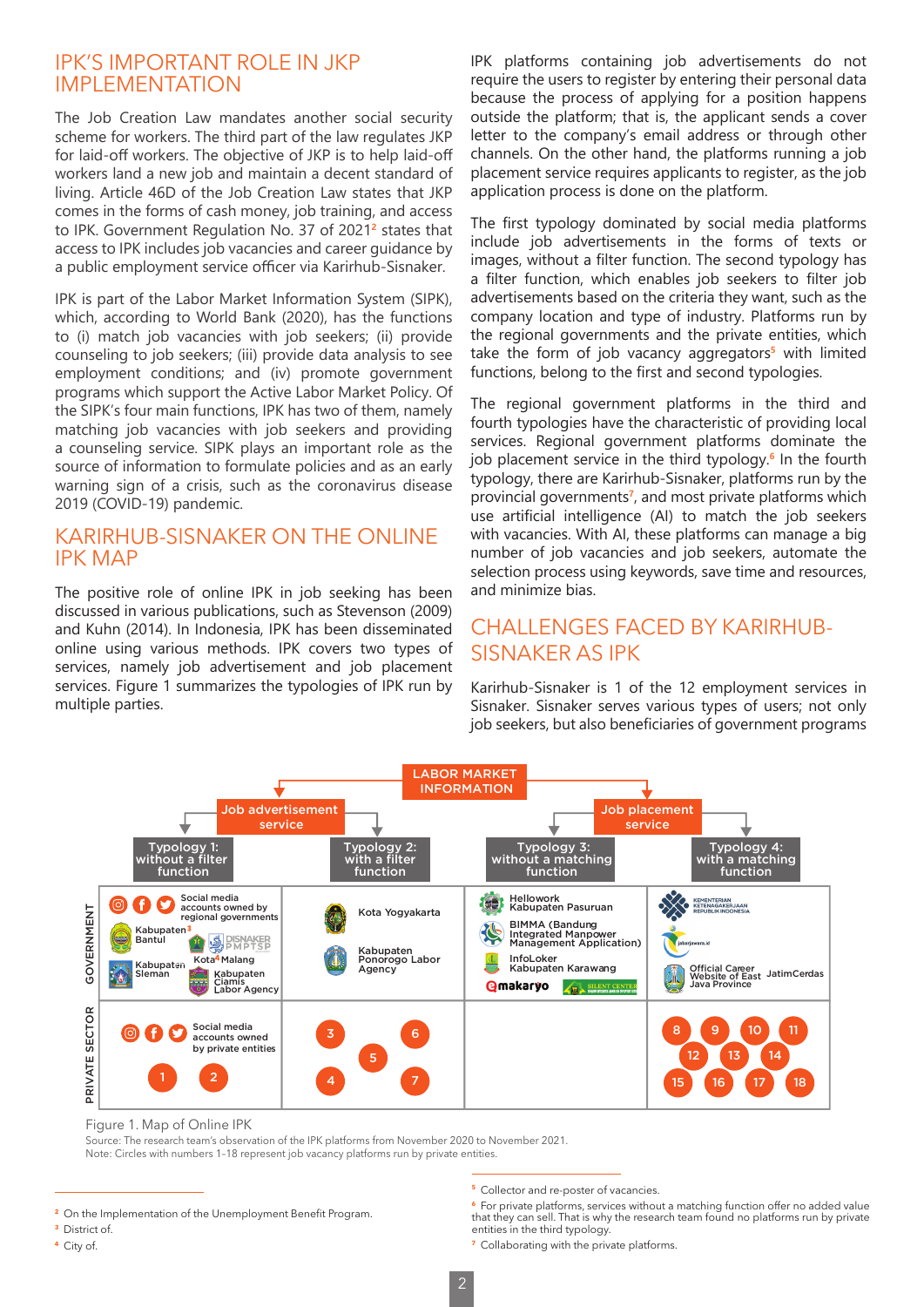(such as Kartu Prakerja or Pre-employment Card and Wage Subsidy Assistance or BSU), companies, training agencies, and other employment agencies. With the single sign on (SSO)**<sup>8</sup>** system, users only need to register once to use all the facilities in Sisnaker. To ensure that all accounts are authentic, the job seeker data is integrated with the Population and Civil Registration (Dukcapil) data managed by the Ministry of Home Affairs, while the company data is integrated with the one-stop integrated service run by the Investment Coordinating Board (BKPM).

Another important point is that as public services, Karirhub-Sisnaker and platforms run by the regional governments do not collect payment, both from job seekers and companies. Karirhub-Sisnaker also helps job seekers wishing to apply in other *kabupaten*/*kota*, provinces, and even countries; this is the edge Karirhub-Sisnaker has over platforms run by regional governments. However, Karirhub-Sisnaker needs to deal with two major challenges to achieve its objectives.

#### a) Job Vacancies Being Limited and Still in the Planning Stage

The limited number of job vacancies in Karirhub-Sisnaker is indirectly caused by the requirement to fill in WLKP. Companies willing to do this are not many**<sup>9</sup>** and are usually big companies or those in need of foreign workers. Meanwhile, MSEs,**<sup>10</sup>**whose number is big, may not be willing to include social security data of their employees in WLKP. Even though the WLKP policy can increase the job seekers' confidence in the job vacancies and the companies, it has hampered MSEs from utilizing Karirhub-Sisnaker services.



Figure 2. The number of job vacancies in multiple platforms

Source: The research team's observation of job vacancies in Karirhub-Sisnaker and various private job vacancy platforms between July and November 2021.

The observation conducted throughout the July–November 2021 period shows that Karirhub-Sisnaker had a limited number of job vacancies compared with those on the privately run platforms (Figure 2). In July 2021, there were only around 500 vacancies and in November 2021, the number slightly rose to above 850. Such a figure is small compared with the number of job vacancies available on big platforms run by private entities.

employers' need. Figure 3 shows that out of 1,009 job Another implication of the WLKP policy is that the job vacancies that are posted may not ideally reflect the vacancies posted in Karirhub-Sisnaker between July and November 2021, 84% would be effective until December 2021. In other words, the job vacancies posted in Karirhub-Sisnaker have a relatively long duration compared with those on privately run platforms. Companies in need of new recruits will not post job vacancies for such a long duration.



Figure 3. Job vacancies based on the last month they were posted, 2021

Source: The research team's observation of job vacancies available in Karirhub-Sisnaker throughout July–November 2021.

After reporting the employment status and social security status of the employees, in the WLKP policy, the companies are directed to fill in their recruitment plan for one year ahead. This procedure becomes more of a formality and is one of the reasons why the majority of job vacancies in Karirhub-Sisnaker are still in the planning stage. Many big companies that submit WLKP actually have their own recruitment mechanism and they do not need the free service provided by Karirhub-Sisnaker.

**If** There are reasons why businesses and industries are not too keen on posting vacancies in Sisnaker. First, they have their own recruitment mechanism on a platform run by a private entity. Second, they already have their own partnership. For instance, an automotive company partners with a certain vocational school or a polytechnic school for their talent scouting and head hunting. (Interview with a representative of the Employers' Association of Indonesia [APINDO], male, 20 September 2021)

Even if a company needs Karirhub-Sisnaker's services, these services have not been disseminated well. This was expressed by the management of human resources of a big company that the research team interviewed.

**If** If asked whether we post job vacancies in Sisnaker, I think the recruitment unit is not even aware of this service. Also, the staff member who fills in WLKP data in Sisnaker may not know about all of the features and menu available for the companies. With regard to the regulation, we are required to submit WLKP; however, there is no provision about posting job vacancies. (An HRD representative of a company, male, 21 December 2020)

#### b) A limited Number of Job Seekers

Despite the increase from 760,000 in July 2021 to 1.42 million in November 2021, the number of job seekers listed in Karirhub-Sisnaker is still limited and does not reflect

**<sup>8</sup>** The SSO system enables users to access various applications (on a website) using one account (username/password).

**<sup>9</sup>** This has been confirmed by the regional governments and one of the labor unions. **<sup>10</sup>** The number of non-agriculture MSEs is 26.26 million units (Badan Pusat Statistik, 2017).